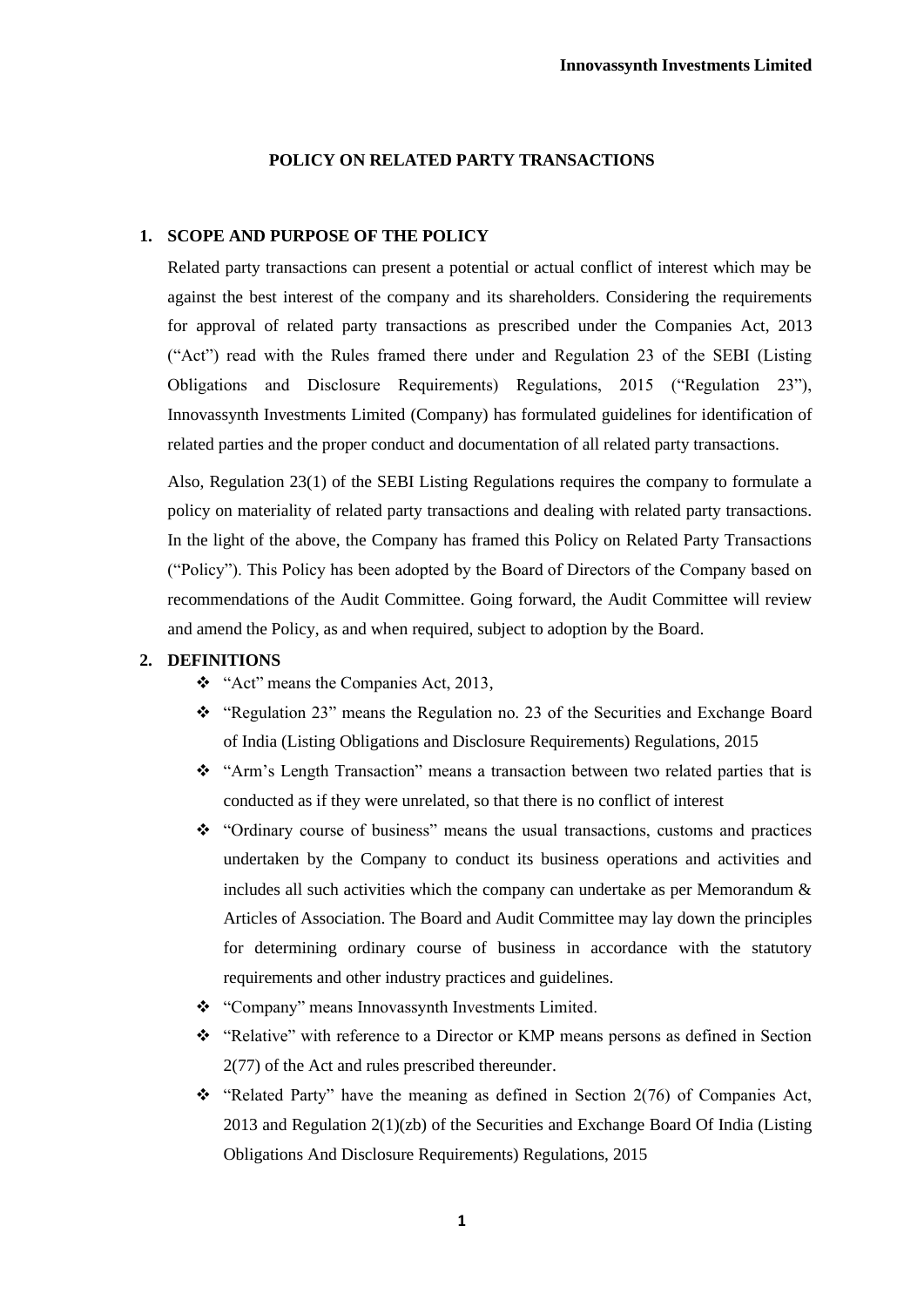❖ "Related Party Transaction" have the meaning as defined under Regulation 2(1)(zc) of the Securities and Exchange Board Of India (Listing Obligations And Disclosure Requirements) Regulations, 2015 as means transfer of resources, services or obligations between a listed entity and a related party, regardless of whether price is charged and a transaction with a related party shall be construed to include a single transaction or a group of transactions in a contract, including but not limited to the following –

a. sale, purchase or supply of any goods or materials;

- b. selling or otherwise disposing of, or buying, property of any kind;
- c. leasing of property of any kind;
- d. availing or rendering of any services;

e. appointment of any agent for purchase or sale of goods, materials, services or property;

- f. appointment to any office or place of profit in the company
- g. underwriting the subscription of any securities or derivatives thereof, of the company
- ❖ "Key Managerial Personnel" or "KMP" shall have the meaning as defined in the Companies Act 2013 Any other term not defined herein shall have the same meaning as defined in the Companies Act, 2013, the Securities and Exchange Board of India (Listing Obligations and Disclosure Requirements) Regulations, 2015 or any other applicable law or regulation.

# **3. POLICY**

a) The Related Party Transactions (RPTs) should be in conformity with the prevailing rules and regulations prescribed by law.

b) All RPTs shall be placed before the Audit Committee for prior approval of the Audit Committee, as required under the provisions of the Act and the LODR.

c) The Audit Committee may grant omnibus approval for RPTs which are repetitive in nature, provided that such approval shall remain valid for a period not exceeding one year, during which period the commercial terms of approved RPTs may change, provided that arm's length criterion shall be ensured at the time of each such change. Further, where the need for RPTs cannot be foreseen and requisite details are not available, the Audit Committee may grant omnibus approval for such transactions provided that the value of each such transaction shall not exceed Rs. 1 crore.

d) Any RPT which is not in the Ordinary Course of Business of the Company or not at Arm's Length Basis shall be effected only with prior approval of the Board of Directors of the Company, on recommendation of Audit Committee.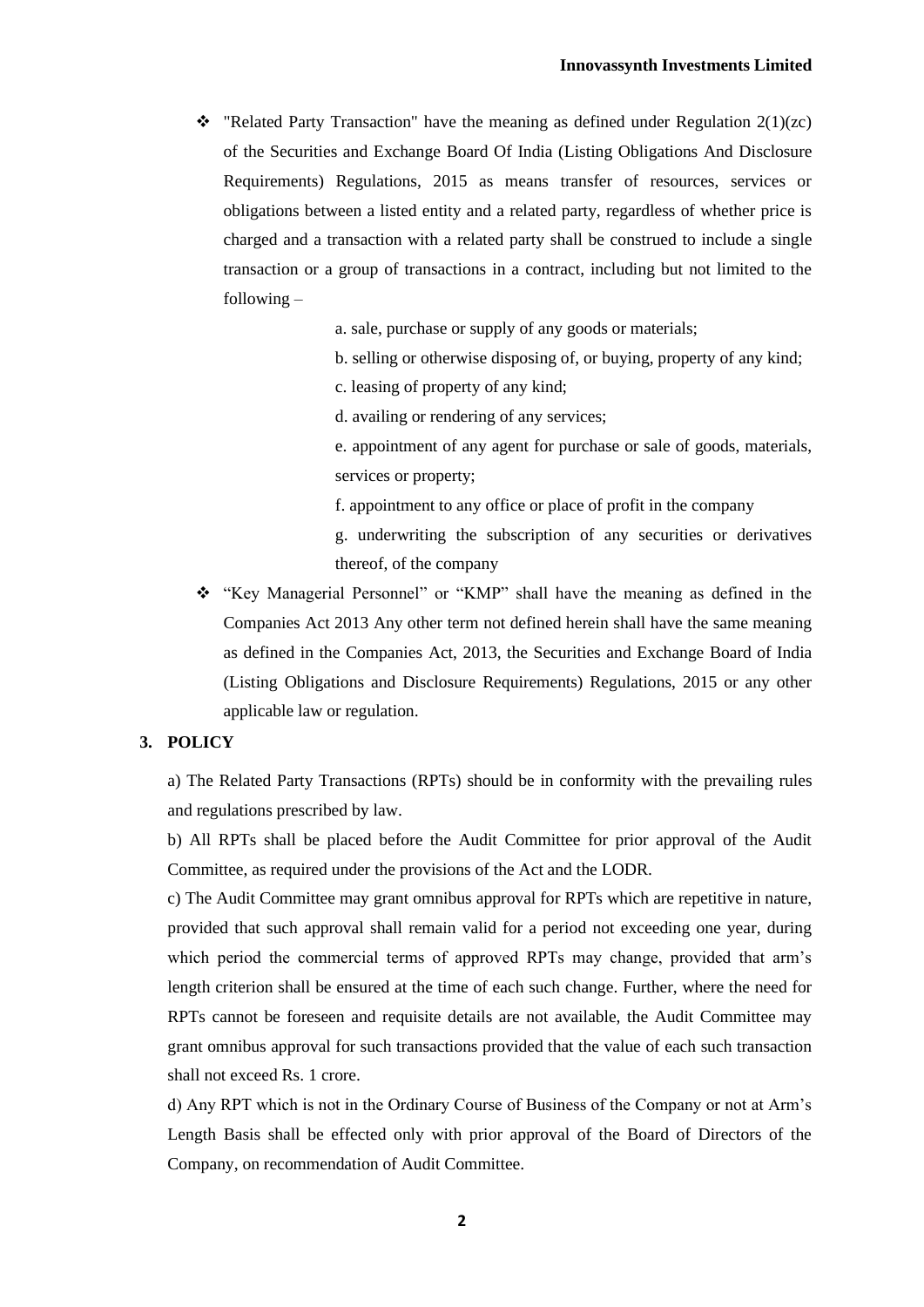e) All RPT specified in the Act which are not Ordinary Course of Business of the Company or not at Arm's Length Basis; and exceed the thresholds laid down in Companies (Meeting of Board and its Power) Rules, 2014 shall be placed before the shareholders for its approval. Notwithstanding, the RPTs which cross the Materiality thresholds as defined herein shall be entered by the Company only with prior approval of shareholders of the Company, as per applicable provisions of the LODR, as may be amended from time to time.

f) Subject to the applicable laws, the Audit Committee shall have the power to ratify, revise or terminate the RPTs, which are not in accordance with this Policy.

g) Exclusions: The following shall not be deemed as a RPT:

i) Any transaction that involves the providing of compensation to a director by way of salary, fee, commission, perquisites, rent free accommodation or otherwise, in connection with his or her duties to the Company;

ii) Contributions made by the Company to a charitable organization, trust, foundation or university at which a related party is a trustee, director or employee other than key managerial personnel (or comparable position), provided that each such contribution, made in a particular financial year, does not exceed two per-cent (2%) of the Company's average net profit for the preceding three financial years;

iii) Any transaction in which the related party's interest arises solely from ownership of securities issued by the Company and all holders of such securities receive the same benefits pro rata as the related party.

### **4. ADMINISTRATIVE MEASURES**

The Company's management shall institute appropriate administrative measures to ensure that all RPTs entered into by the Company are in compliance with applicable laws and this Policy. All persons dealing with the related party(ies) shall, irrespective of their level, be responsible for compliance with this Policy. The detailed processes relating to implementation of this Policy, as may be approved by the Audit Committee from time to time, shall be followed by all concerned. The Internal Auditors of the Company shall review the RPTs entered into by the Company on a periodic basis and report their observations to the Audit Committee. The Company Secretary shall be responsible to maintain/update the list of related parties (as required by applicable laws) and provide the same to all concerned. It is the duty of all employees of the Company to ensure that they do not deal with related parties under any kind of influence or coercion. The cases involving any unwarranted pressure should be promptly reported as per mechanism provided under the Whistle Blower Policy of the Company.